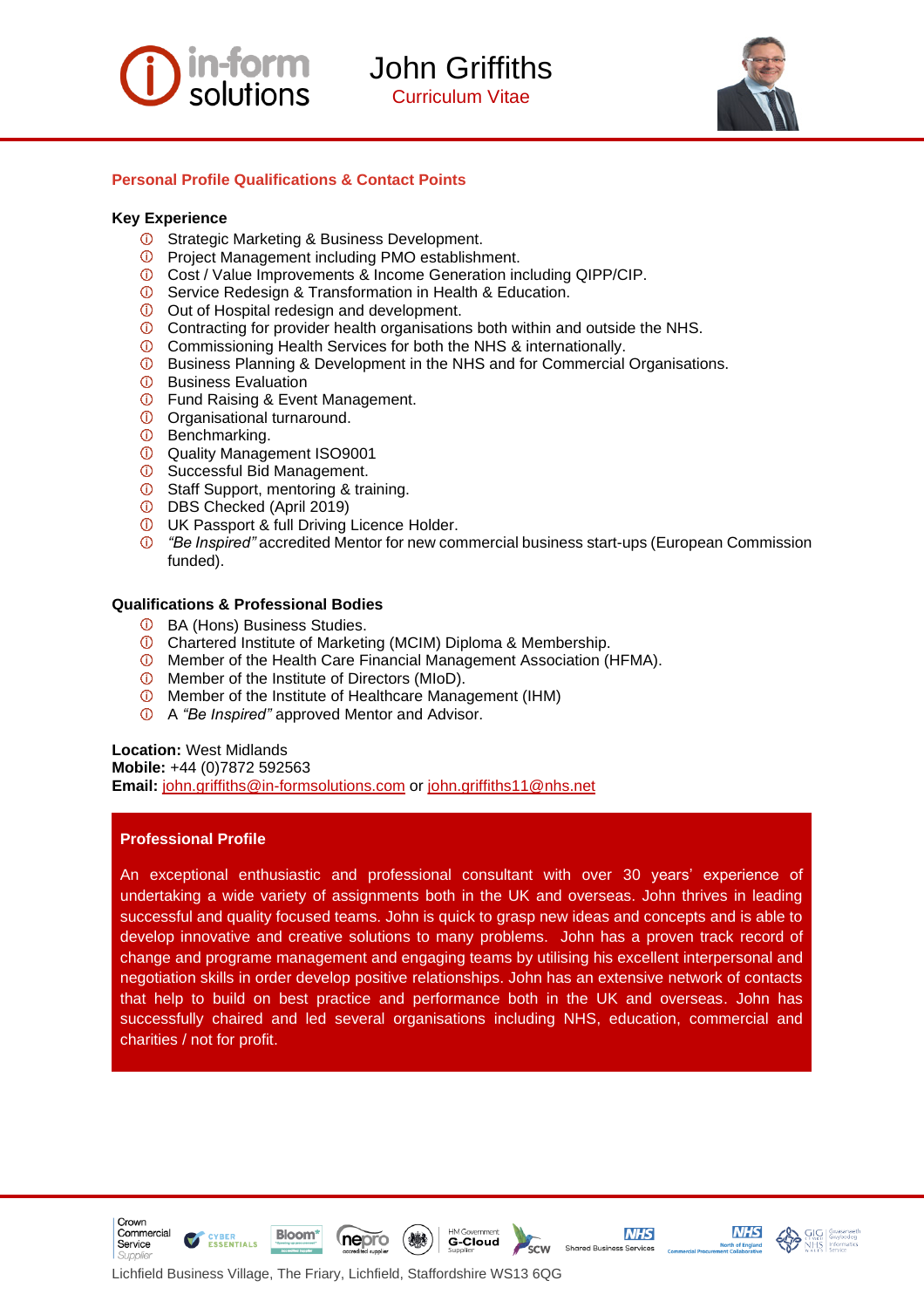



#### **Career Summary**

#### **February 2012 - to date In-Form Solutions Ltd –** *Managing Director*

- Founded and developed a new management advisory consultancy.
- Led the bids of 14 successful government framework applications with 100% success rate.
- ISO9001-2015 (latest version) Quality Assurance accreditation through the British Standard Institute.
- Undertake a wide variety of change management assignments throughout the NHS & overseas.
- Undertook a significant number of successful CIP & QIPP Reviews some for NHSE/I.
- Lead Commissioner for Gibraltar Health Authority & Government of Jersey Health & Community Services.
- Development and design of a number of integrated Commissioning & Out of Hospital Service Redesign.
- *C* Community Service redesign and transformation.
- **D** Development of Care at Home services.
- Led various fund raising, marketing, innovation and income generation opportunities.
- Expert at Inter-Island health care management.

#### **2009 – 2012 Parkhill –** *Associate Director of Development & Delivery*

- $\circled{1}$  Supported the development of consultancy services nationally and internationally.
- Developed and implemented series of new products & strategic alliances.
- Successfully and independently introduced new business in an extremely challenging market.
- $\circled{1}$  Introduced and won numerous new business both in the UK and overseas.

#### **2007 – 2009 Public Sector Consultants Ltd –** *Assistant Chief Executive (Health)*

- $\circled{1}$  Successfully led and managed the health business for this interim management and consultancy organisation.
- $\overline{O}$  Managed to increase its turnover from £1.5m per annum to well over £3m in two years profitably.
- $\overline{0}$  Recruited and led a highly successful team of over 20 consultants.
- $\overline{0}$  Introduced and converted the business to an international provider.
- Managed and undertook a wide variety of consultancy and interim management assignments.

#### **1998 – 2007 FourSight Ltd –** *Managing Director*

- Founded and led the profitable company to just under a £1m business providing a service to over 80 clients in the UK and overseas.
- Managed a team of over 10 Consultants.
- $\Phi$  Developed a number of long-term contracts, which provided recurring revenue streams.
- Undertook, managed a wide variety of consultancy and interim management assignments in the UK and overseas.

#### **1995 – 1998 First Reserve Ltd –** *Managing Director*

**Bloom** 

**ESSENTIALS** 

Crown

Service

Commercial

- $\circled{1}$  Helped a parent company to establish manage a newly formed interim management provider to the NHS successfully.
- Undertook and managed a wide variety of consultancy and interim management assignments.

**G-Cloud** 

.<br>scw





**NHS** 

Shared Business Services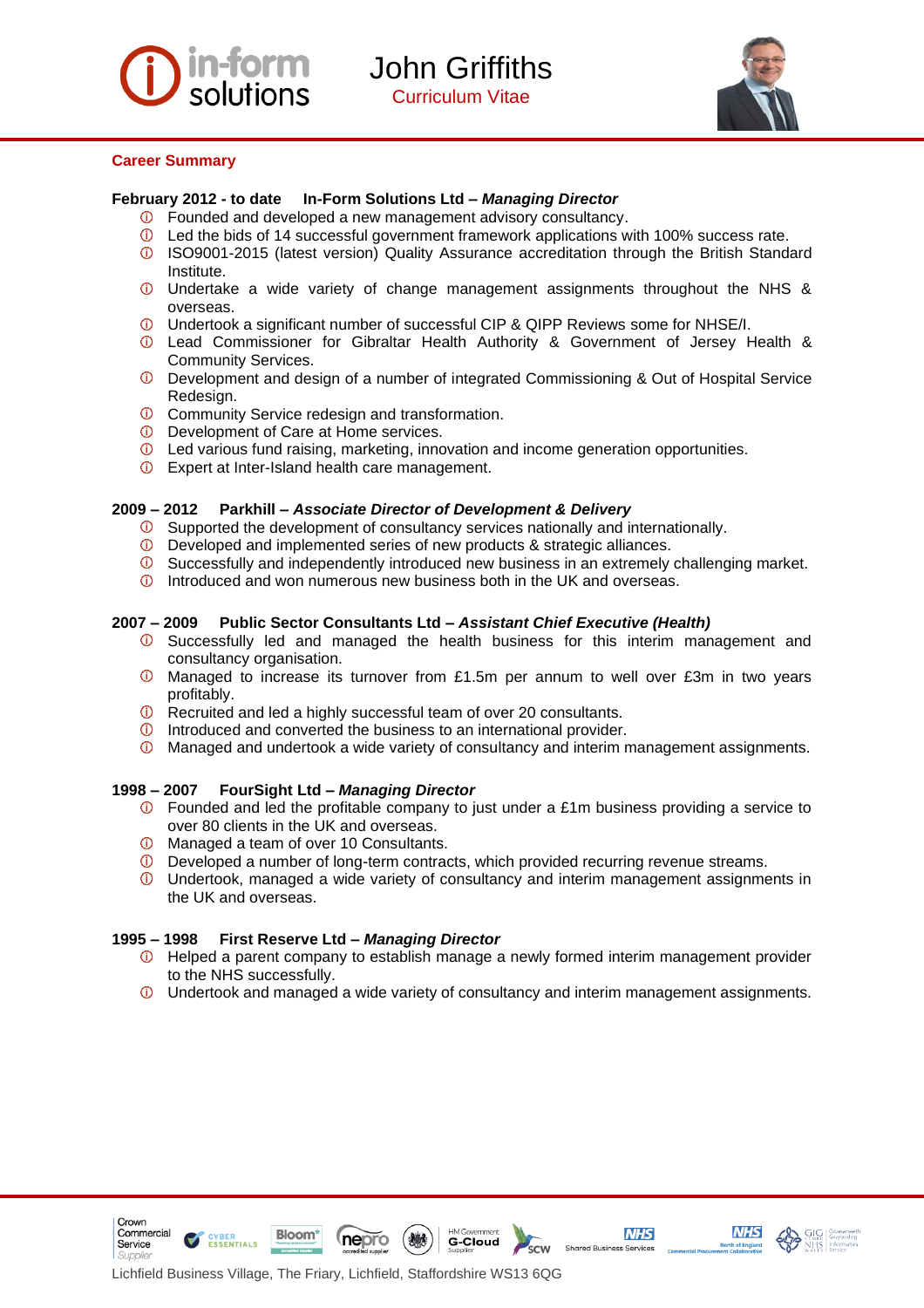



#### **Assignments Undertaken & Experience**

#### **Liverpool CCG**

Undertook a review of the Community Equipment Service across the region. 2021/22.

#### **Lancashire & South Cumbria ICS**

- Supporting the development of the Virtual COVID Wards and Oximetry @Home service across Lancashire and South Cumbria Integrated Care System during the pandemic from October 2020 to end of September 2021. Designed and implemented KPI reports throughout the ICS and undertook some capacity scenario modelling for the impacts of a new variant on the service in terms of demand and resource allocation. Developed a successful Business Case for its expansion and funding. Co-ordinated services across the ICS amongst 5 ICP's. 2020/22.
- Successfully project managed two projects these being the development and implementation  $\circledcirc$ of a Digital Repository programme as well as a Robotic Process Automation (RPA) within the ICS and then wrote two Business Cases for their developments from 2022/23 as proof of concept. 2021/22. Now project managing rollout.

#### **St Helens CCG**

- Programme Manager for the transformation of community services as part of the *"St Helens Cares"* strategy which involved 4 Trusts, 3 CCG's, 1 LA and voluntary organisations across 10 service lines. Implemented successfully on time for April 2020. 2019/20.
- Supported the development and implementation of the dermatology telemedicine service. 2019/20 and engaged with GP's, Hospital Consultants, Commissioners and IT providers.
- Supported the CCG with the development of its Out of Hospital & QIPP Strategy including:
	- Successfully undertook a detailed evaluation of the CCGs Community Clinics within Dermatology, ENT & Gynaecology. All findings and recommendations were endorsed and accepted by the CCG.
	- Supporting the CCG with the implementation of the new Community Clinics including service development, contract negotiation and planning and clinical engagement and accreditation. John also established new contract and performance management arrangements which were successfully employed.
	- Undertook an evaluation of the ECG Telemedicine Service which was endorsed by the CCG and then successfully implemented its delivery plan including contract negotiation with providers as well as decommissioning.
	- $\overline{O}$  Reviewing the Commissioning arrangements for the Minor Eye Service and enhancing this out of hospital service by engaging with local optometrists.
	- *O* Reviewing the CCGs Minor Surgery Service.
	- Successfully project managing the development and implementation of the CCG Triage Service, including the establishment of new services, contract negotiation and performance management.
	- Supported with the planning and successful implementation of the Referral Management Service (RMS) and Chaired and led the programme board meeting. This was implemented in 6-8 months from first pilot to full roll out.
	- Reviewed Age Related Macular Degeneration (AMD) services.
	- Reviewing the Ambulatory Care Service within St Helens.
	- Supported the development of the 2016/17 QIPP Framework.
	- **C** Supported with the development of the Planned Care Programme including Specialty Reviews in T&O, Ophthalmology, Dermatology, Urology.
	- Supported with the development of the PLCV (Procedures with Limited Clinical Value) strategy.
	- Supported the development of the regional Dermatology Strategy in Merseyside 2016/17 and then again in 2019/20.

#### **Gibraltar Health Authority – 2008 to present.**

Crown Commercial

- $\circledcirc$ Undertook a benchmarking review of clinical outcomes and resources with other Jurisdictions throughout the world.
- $\circledcirc$ Undertook a review of the Stores Department and Procurement function.



**Bloom'** 



**NHS** 

Shared Business Services

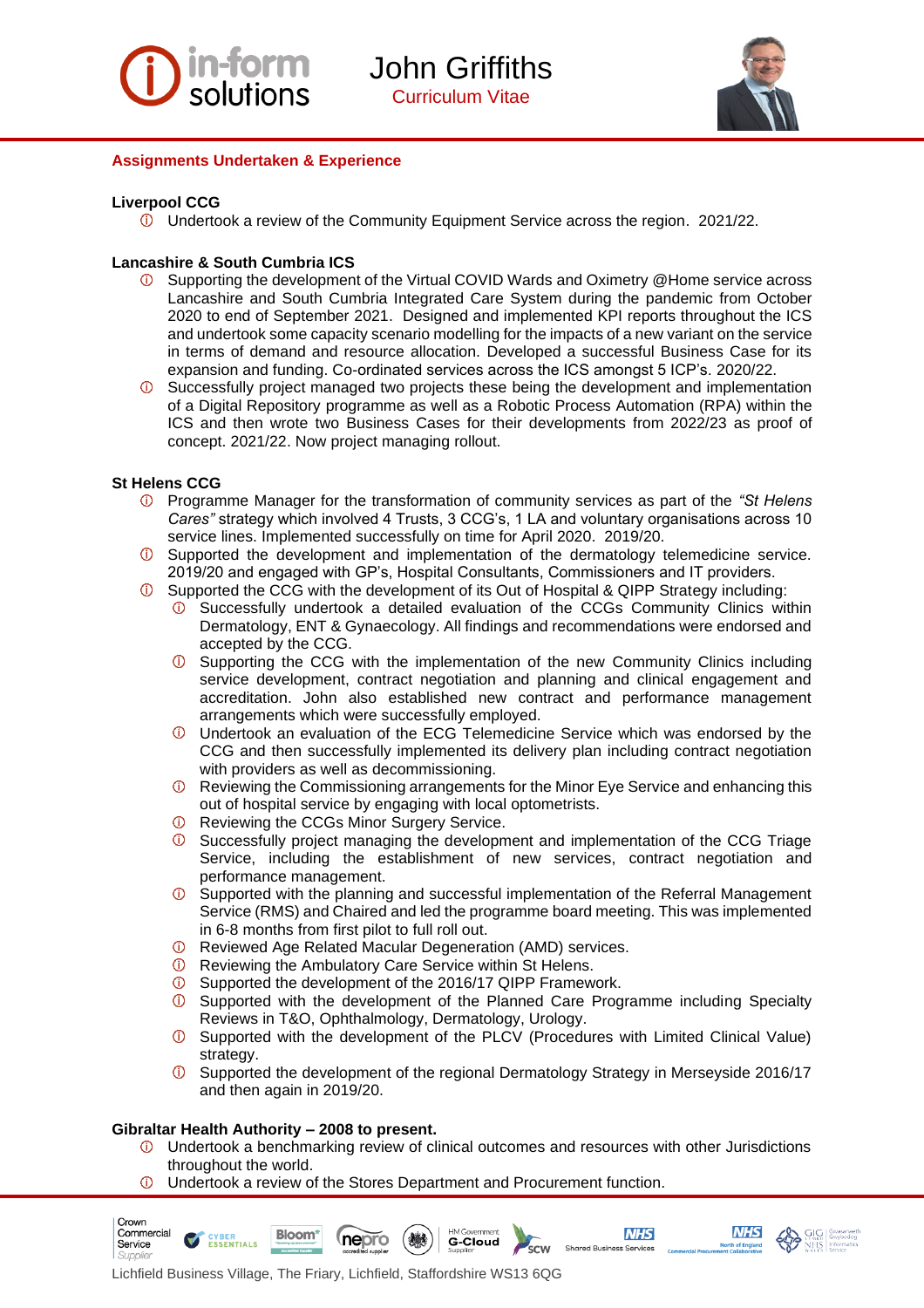



- Undertook a strategic review of hospital referrals made to the UK.
- Assisted with the development of new financial & activity systems.
- Reviewed the costs of health care services provided in Gibraltar and overseas.
- Reviewed the implications of off island referrals for the establishment & development of the new hospital and examined new ways of providing specialist services locally.
- Undertook a benchmarking review in conjunction with the Isle of Man, Jersey and Guernsey for off island referrals.
- *O* Review of Private Patient procedures & costs.
- $<sup>1</sup>$  Identified & implemented new procedures for sending patients overseas including the</sup> development of services including patient & relative accommodation & patient escorts.
- Acted as the UK representative for Gibraltar Health Authority with UK NHS Trusts, PCT' / CCG's and the DoH 2008 to date including 2021/22.
- Lead contract negotiator for all UK health care providers (both NHS & non NHS) for 2008 to date including 2021/22.
- Established new contract monitoring & performance arrangements from 2008 to date.
- Supporting Gibraltar Health Authority through the challenging COVID-19 pandemic and BREXIT 2020/21.

#### **Government of Jersey Health & Social / Community Services**

- Produced a Product Initiation Document (PID) in accordance to PRINCE2 for the Reciprocal Health Agreement between the Channel Islands and the UK.
- $\circ$ Reviewed the Reciprocal balance for 4 years between the Channel Islands and the UK Department of Health and identified, implemented new systems of monitoring UK health care expenditure and the delivery of health services within Jersey to UK residents and visitors - 1998 to 2007.
- $\circledcirc$ Identified and established new working models to manage and operate the Reciprocal Health Agreement, which has be adopted by the UK Department of Health and the Channel Islands. Later implemented this scheme with Gibraltar Health Authority.
- Negotiated Service Agreements on behalf of Jersey HSS with UK NHS Trusts, which improved specialist acute and mental health care services, which also realised significant savings.
- Reviewed and advised Jersey HSS on the provision of telemedicine facilities within Jersey.
- Constructed, negotiated and agreed an SLA between Jersey HSS & a charitable trust for the delivery and management of community and home help services.
- $\Phi$  Assisted with a review of Cancer Care Services with clinicians and managers
- $\mathbb O$  Undertook a review of the feasibility of the client utilising the French health care system.
- Reviewed the provision of linen services provided to the General Hospital.
- Act as the UK representative for the States of Jersey HSS with UK NHS Trusts 1998 2007.
- $\Phi$  Review of the provision of health services from France and examined the feasibility of utilising these services.
- Undertook a review of the private patient service including its marketing function.
- Successfully led the commissioning round for all UK contracts for the Government of Jersey.
- Undertaking a review of the Medical Records Department.
- Supporting the Government of Jersey through the COVID-19 pandemic 2020.
- $\circ$ Project Director for a Radiotherapy Feasibility Study.

#### **East Riding, North Lincolnshire, NE Lincolnshire and Hull CCG's**

 $\circledcirc$ Developed a strategic outline plan for Continuing Health Care (CHC) services for the development of services within the STP / ICS Organisation.

#### **Trafford CCG**

Crown Commercial

Service

Undertook a review of the QIPP Programme as part of the NHSE QIPP / CSU / MIA review.

G-Cloud

scw

**NHS** 

Shared Business Services

**NHS** 

#### **South Cheshire and Vale Royal CCG's**

**ESSENTIALS** 

 $\overline{0}$  Undertook a review of the "Virtual Hospital" initiative as part of its QIPP Programme.



(nepro

**Bloom**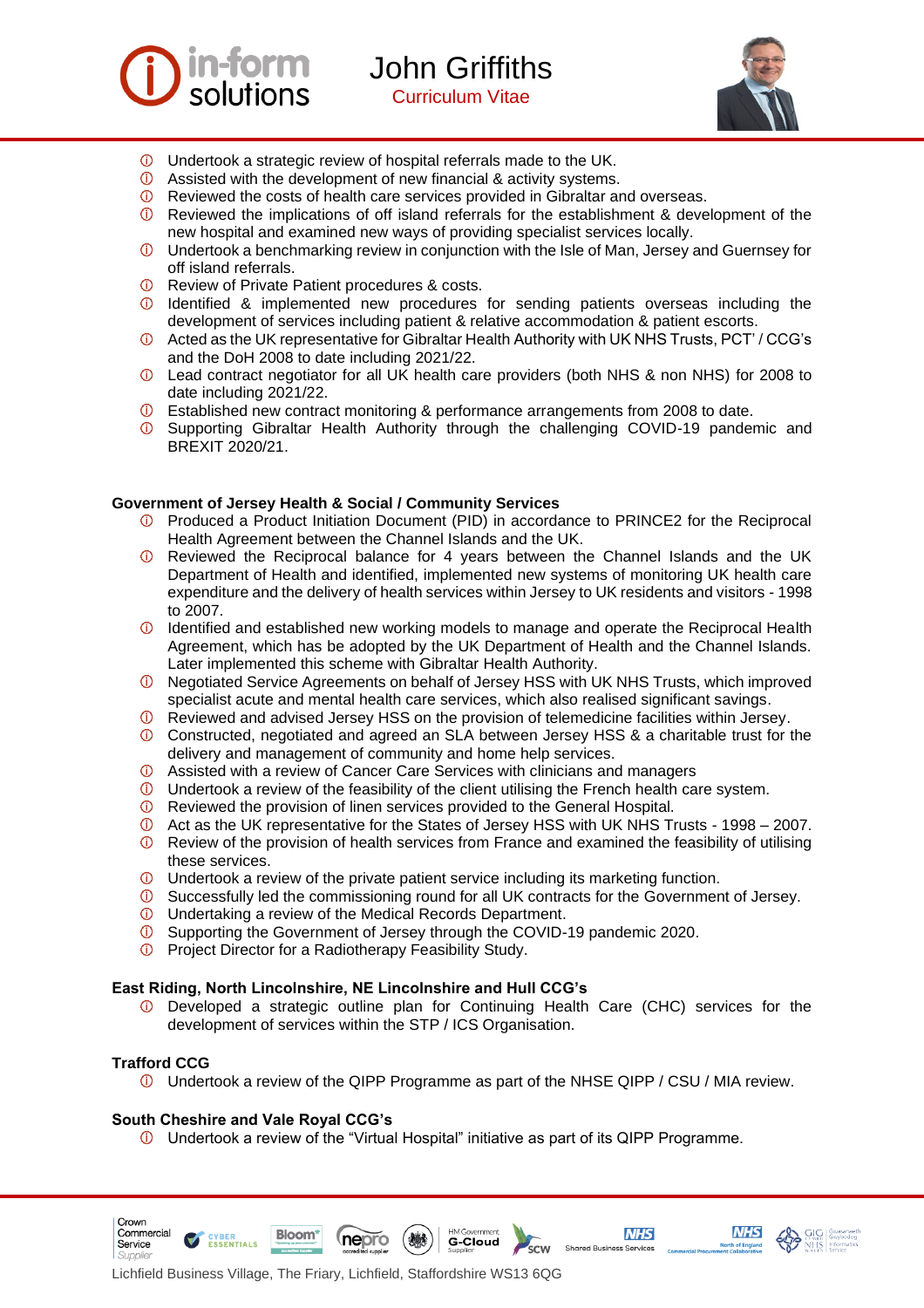



#### **Midland & Lancashire Commissioning Support Unit**

Programme Manger the NHSE "Health System Support" successful Framework Application for all 10 Lots in preparation for Integrated Care Organisations. This involved in leading the Supply Chain operations and undertaking a detailed marketing and campaign plan. Also played an overseeing role for the bid.

#### **Eastern Cheshire CCG**

- Undertook a review of the CCG's QIPP Programme and developed Business Cases and project plans for specific schemes.
- **1** Successfully produced a Business Case which got Board approval for a new Referral Management System and now being successfully implemented.
- Supported with the development of a Business Case which identified an effective equitable solution for Audiology Services across Cheshire.

#### **Redditch & Bromsgrove CCG**

Undertook a review of the CCG's QIPP Schemes as part of NHS England Review.

#### **Crowe Howarth (International firm of Accountants and Advisors)**

Attended and spoke as a key speaker for an international conference for health care in Amsterdam.

#### **East Kent University Hospitals Foundation NHS Trust**

Developed and agreed a five-year Business Plan for EKBI in which the Trust Board fully endorsed and agreed. John also supported the roll out of the new products.

#### **Mid Essex Hospital Services Foundation NHS Trust – Chelmsford**

- Undertook a benchmarking review of the hospital services and deep dived into specific areas including Corporate Services & Long Term Care.
- Undertook a review of the Private Patient Unit and developed internal management controls, new tariff and marketing structure. This involved the formulation of new pricing structure, negotiating contracts with private insurance companies.

#### **Health Service Executive (HSE) – Individual Health Identifier (IHI) – Dublin (Republic of Ireland)**

Designed and wrote a Communications Plan for implementing the new HSE Number for patients across Ireland.

#### **St Mary's Centre – Dublin (Republic of Ireland)**

Undertaking a review of the market potential and income generation opportunities for a Nursing ⋒. Home that caters for visually impaired residents.

#### **Health Service Executive (HSE) – Primary Care Reimbursement Service (PCRS) – Dublin (Republic of Ireland)**

 $\overline{0}$  Supporting the development of a three year Strategic Plan.

# **Cardiff & Vale University Health Board (Wales)**<br> **1** Managed and supporting the development

Managed and supporting the development of Integrated Medium Term Plan (IMPT) for the biggest fully integrated health organisation in Wales and one of the largest in the UK which successfully passed through external Peer Review, Board approval and was submitted within tight deadlines.

**G-Cloud** 

.<br>scw

**NHS** 

Shared Business Services

**NHS** 

#### **St Vincent's Hospital – Dublin (Republic of Ireland)**

**Bloom** 

**ESSENTIALS** 

Crown Commercial

Service

Undertook a VFM Review for a Mental Health Hospital in Dublin.

nepro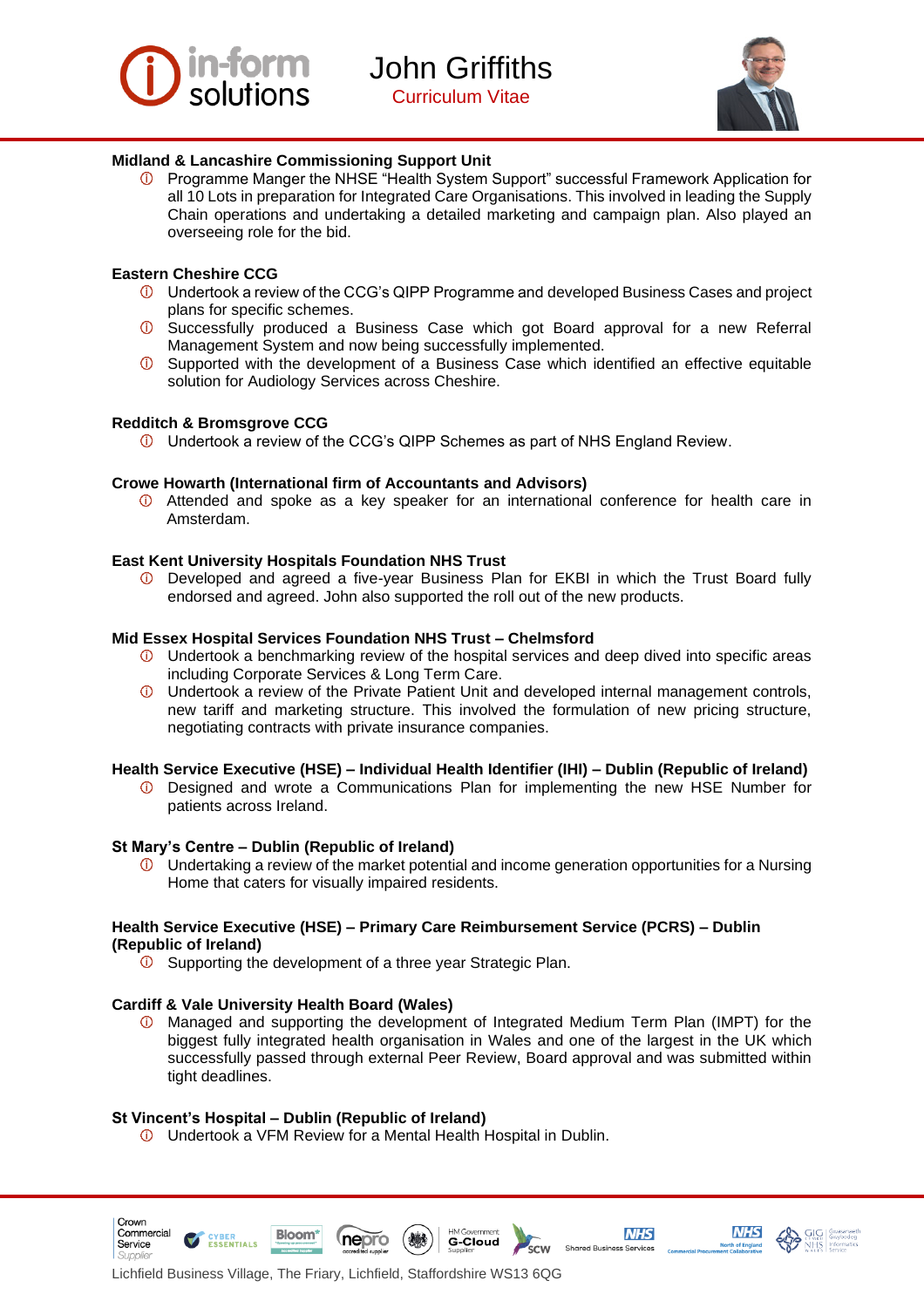



#### **Lancashire Care NHS Foundation Trust**

Undertook a scoping review of the CIP opportunities and processes for the Adult Mental Health  $\circ$ Network which were redesigned with new processes and templates for the Adult Mental Health Network.

#### **Leicester City CCG**

 $\circledcirc$ Supported the development of introducing an Outcome Based Commissioning Framework and supported the completion of an Outline Business Case.

#### **Inter – Island Health Conference**

Identified, organised, planned and managed an inter-island health conference for Island communities across Europe.

#### **Isle of Man Government – Department of Health**

Project Managed a Feasibility Review for implementing a SLR & PLiCS System.

#### **East Surrey CCG**

Crown Commercial

Service

Undertook a high-level review of the referral patterns and demand for all referrals to all Trusts, including all those to London with a view of repatriating services closer to patient homes.

#### **Heart of England Foundation NHS Trust – Birmingham**

- Undertook a Feasibility Study of setting up a new Private Patient Unit.
- Project managing the development of a Business Case for a new front entrance catering and retail development.
- **D** Project Manager for the Cost Improvement & Transformation Programme Board.
- **D** Designed, developed and branded a new Innovation Strategy which involved in managing and running a number of successful road shows.
- Supported the development of a fundraising campaign using Social Media and identified a number of new imaginative schemes.
- Undertook a Service Review of the Trauma & Orthopaedic Service, savings over £0.5m.

#### **Mount Carmel Private Hospital – Dublin (Republic of Ireland)**

- Led the Turnaround Plan and successfully delivered significant savings for a private hospital.
- $\Phi$  Developed a Health Tourism Strategy and led the negotiations to conclusion for patients being treated in Ireland from overseas.
- **1** Reviewing the costing processes and costs for the hospital and support it through Service Line Reporting.
- Advised on the Strategic Marketing of the Hospital.
- Undertook a Theatre Procurement Review.
- $\circledcirc$ Delivered to conclusion the procurement for new service providers in Catering, Legal Services, Medical Equipment, Laundry and other support services provided to the hospital.
- Chaired and managed a number of GP, Consultant Training, Community Marketing events and conferences on behalf of the hospital.
- $\overline{0}$  Chaired a number of interviews for the recruitment of senior managers.
- Chaired a number of internal working groups.
- Undertook a number of staff disciplinary investigations.

#### **States of Jersey Economic Development Department**

**Bloom** 

ESSENTIALS

**D** Prepared Business Case Guidance, templates and internal training for senior managers within the department, which was then cascaded across all departments in the States of Jersey.

#### **South Essex Partnership University Foundation NHS Trust**

Reviewing the Clinical Administrative functions of the newly merged Trust with Bedfordshire &  $\circ$ Luton MH Trust.

HM Governmer

G-Cloud

r<br>scw

**NHS** 

Shared Business Services

**NHS** 



(nepro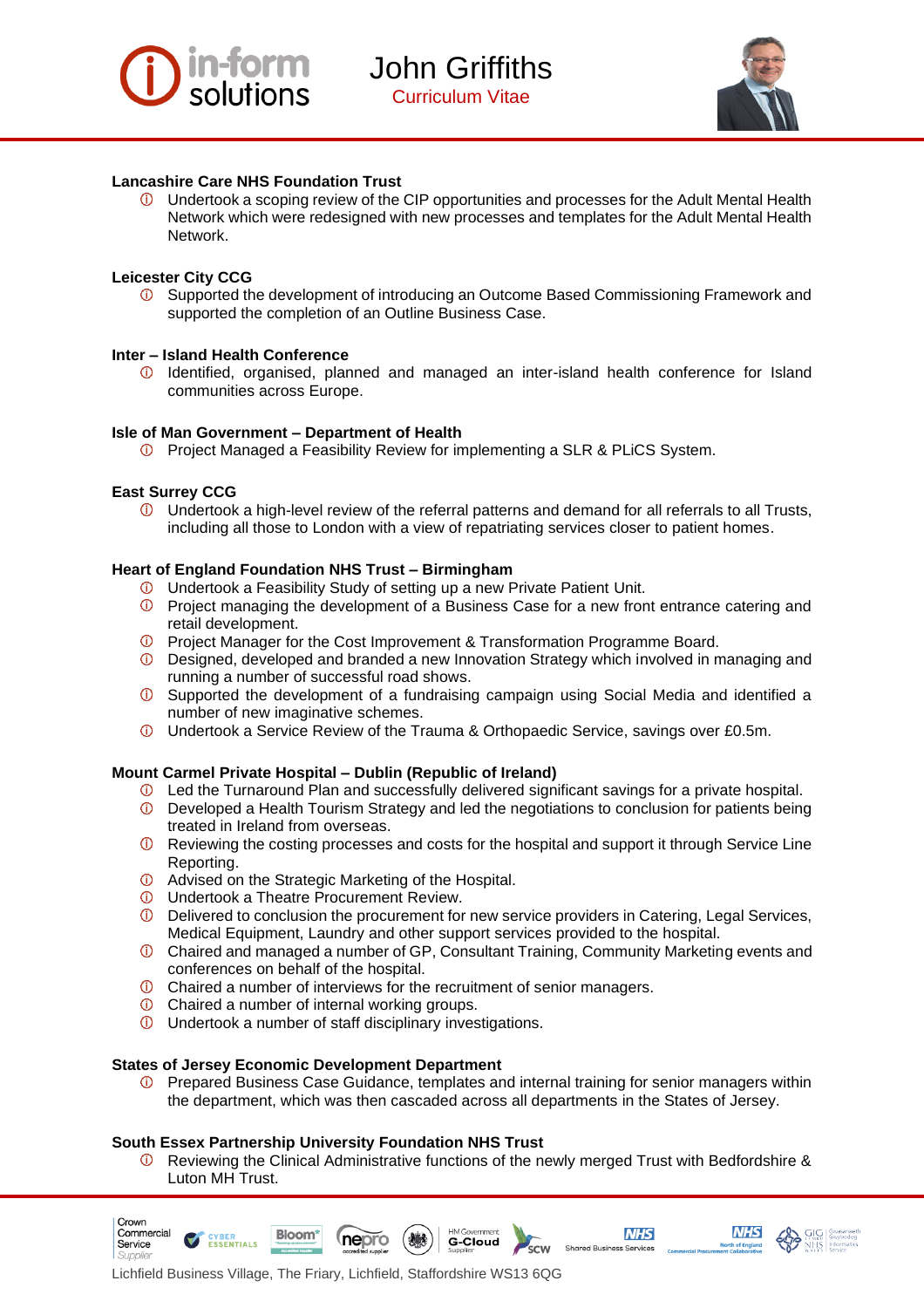



#### **Mid Essex Hospital Services NHS Trust – Chelmsford**

- $\mathbb O$  Undertook a benchmarking review of the hospital services and deep dived into specific areas including Corporate Services & Long Term Care.
- Undertook a review of the Private Patient Unit and developed internal management controls, new tariff and marketing structure. This involved the formulation of new pricing structure, negotiating contracts with private insurance companies.

#### **Whittington Health NHS Trust – North London**

Undertook a review of the Cost Improvement & QIPP Programme of this newly formed integrated health provider by reviewing the current schemes, processes and controls. Made recommendations to the Board for further improvements and for the development and identification of new schemes.

#### **Great Western Hospital Foundation NHS Trust – Swindon**

Undertook a review of the commissioning arrangements with the local commissioner NHS Swindon and looked at ways of bridging and mitigating the financial gap.

#### **Hillingdon Hospital Foundation NHS Trust – West London**

 $\overline{O}$  Supported the Trust with its Contracting arrangements with the NW London Acute Commissioning Agency.

#### **East & North Herts NHS Trust – Stevenage**

Undertook a Therapy Services Review on behalf of the Trust Board.

#### **Birmingham Women's Hospital NHS Foundation Trust**

Undertook a Board Effectiveness Review on behalf of the Trusts Chairman.

#### **Heatherwood & Wexham Park Hospitals NHS Foundation Trust – Slough**

Undertook a Mortality Review for the NHS Trust for the Chief Executive.

#### **NHS Islington PCT – London**

- Established and developed a new Investment & Disinvestment Group for the PCT, which agreed the groups Terms of Reference, membership, powers and reporting lines. Also designed new templates for completing business cases, guidance material and training notes.
- Supported the PCT in conjunction with Brent PCT to develop a new process for benchmarking services which included writing a guide and specifically reviewed primary care and Continuing Health Care (CHC).
- $<sup>①</sup>$  Undertook a benchmarking review of primary care and continuing health care services for both</sup> Islington & Barnet PCT's.

#### **Cardiff LHB & Vale of Glamorgan LHB – Cardiff**

Undertook a review of Cardiff & Vale University Hospitals NHS Trust Unscheduled Care Activity on behalf of the two LHBs.

#### **Suffolk Mental Health Partnership NHS Trust – Ipswich**

- Project managed the development of an Integrated Business Plan as part of Foundation Trust Application.
- $<sup>①</sup>$  Supported and project managed a number of successful business cases which obtained</sup> additional funding for the Trust.

G-Cloud

r<br>scw

**NHS** 

Shared Business Services

**NHS** 

#### **NHS Leicester City PCT**

Crown

- Assisted with the World Class Commissioning Framework.
- Assisted with the Market Management Initiative.





*Inepro*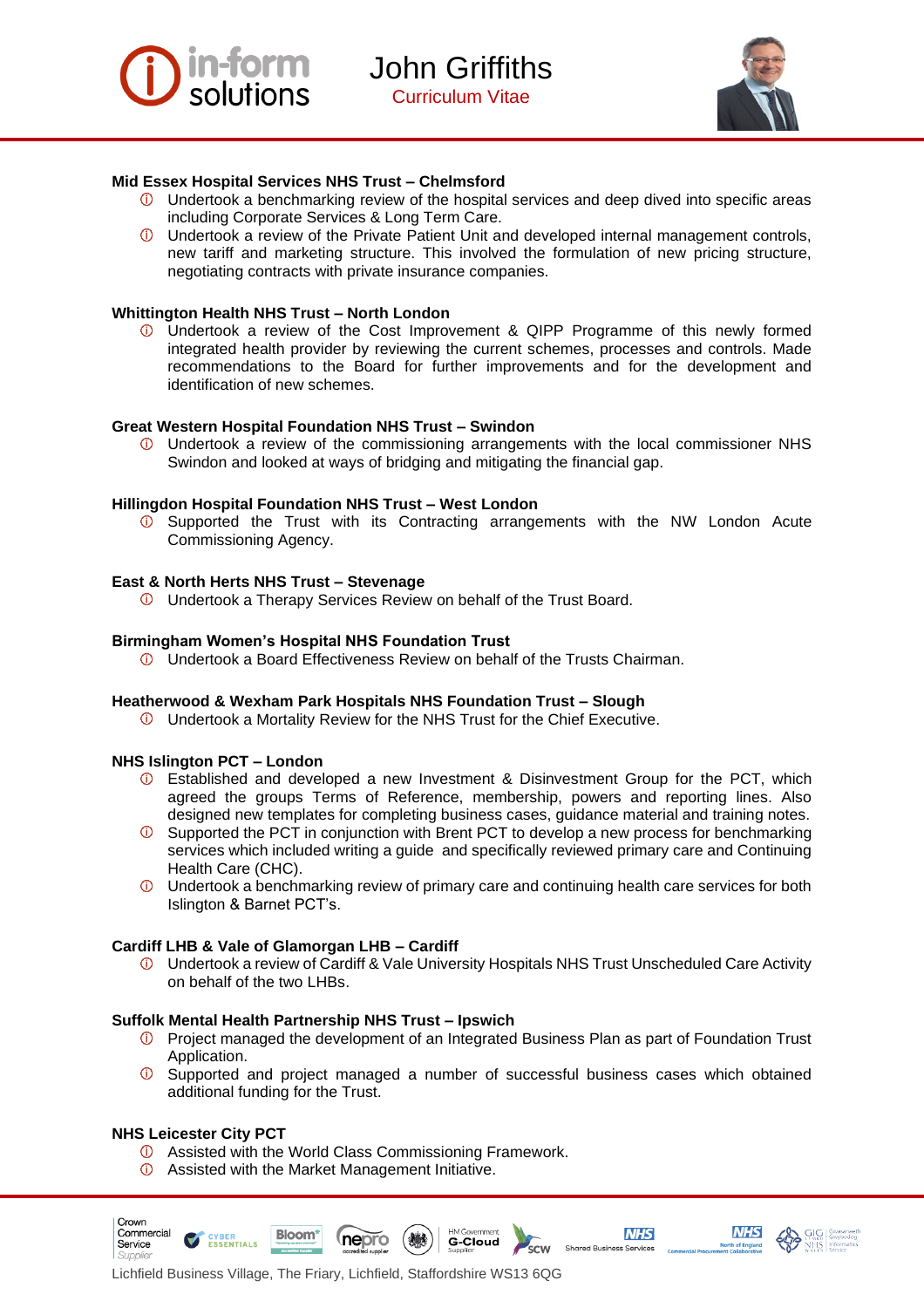



- Lead Renal Services Commissioner.
- Assisted with the project management of the Local Operating Plan (LOP).
- Chair of the Service Redesign Committee / Business Review Group.

#### **Vale of Glamorgan Local Health Board – Cardiff**

- Acted as Interim Director of Business & Improvement.
- Led the lead negotiating team for Long Term Agreement (Contracts) negotiation.
- Production of the Annual Operating Framework (AOF).
- *O* Responsible for Performance Management.
- Undertook review of Emergency Services & Unscheduled Care within the community.
- *O* Role involved Board representation.

#### **Ipswich Hospital NHS Trust**

Undertook a review of the income generation opportunities of the Trust for non-Health Care income in which all these initiatives were accepted as new ways of generating income.

#### **Royal Orthopaedic Foundation Hospital NHS Trust – Birmingham**

- $\Phi$  Acted as Head of Commissioning for the Trust and headed up the Trusts Commissioning plan and negotiations with 50+ Commissioners for 2006/07 and 2007/08 for a period of 14 months. Agreements were satisfactory, concluded within the statutory timescales whereupon the Trust agreed and secured with Commissioners record levels of planned income of around £40m.
- $\circled{1}$  Supported the Trust in its successfully completed Foundation Trust application.

#### **East & North Hertfordshire NHS Trust – Mount Vernon Cancer Centre**

- Undertook a review of the Commissioning Arrangements at the Mount Vernon Hospital prior to being transferred from West Herts NHS Trust. This review involved close dialogue with local PCT's, the StHA, local Cancer Networks & the two respective Trusts.
- **T** Project managed the Commissioning process for three years and negotiated SLA Contracts with Commissioners of £25m from 15 PCT's.
- Established and delivered a contract performance programme which delivered internal and external monitoring information.

#### **European Commission – TACIT Project**

As Project Director successfully applied and granted to develop a 2.5m Euro EU Research  $\circ$ Project known as "TACIT" (Technologies Augmenting Clinical InsighT). The vision of TACIT is to unlock the TACIT knowledge of Europe's senior clinicians both by linguistically analysing multimedia recordings and by expert location and communications. The project has 9 partners throughout Europe, 2 of which are Pilot Sites, one in London the other in Rome. The project is being piloted in Cancer Services. This was successfully completed in October 2006.

#### **Inter – Island Health Benchmarking**

Crown

- Established, developed and implemented an inter-island benchmarking club which consists of the States of Jersey HSS, States of Guernsey HSS, Isle of Man Health & Social Services Department and Gibraltar Health Authority
- As part of the benchmarking club, lead and facilitated three health conferences (Gibraltar 2005, Jersey 2006, London 2007) attended by CEO's, Directors of Finance and leading clinicians.
- Reviewed specialist services provided to island health communities. Consortium of Jersey HSS, Guernsey HSS & Gibraltar HA
- $\circledcirc$ Set up and formed the Commissioning Consortium for three separate international jurisdictions which is the first of its type and this model was replicated in other countries and jurisdictions and is strategically supported by the UK Government.
- Identified, planned and implemented a new purchasing consortium for commissioning health  $\circledcirc$ care services in the UK which involved close liaison with senior managers, clinicians, politicians and the UK Department of Health.

**NHS** 

**NHS** 

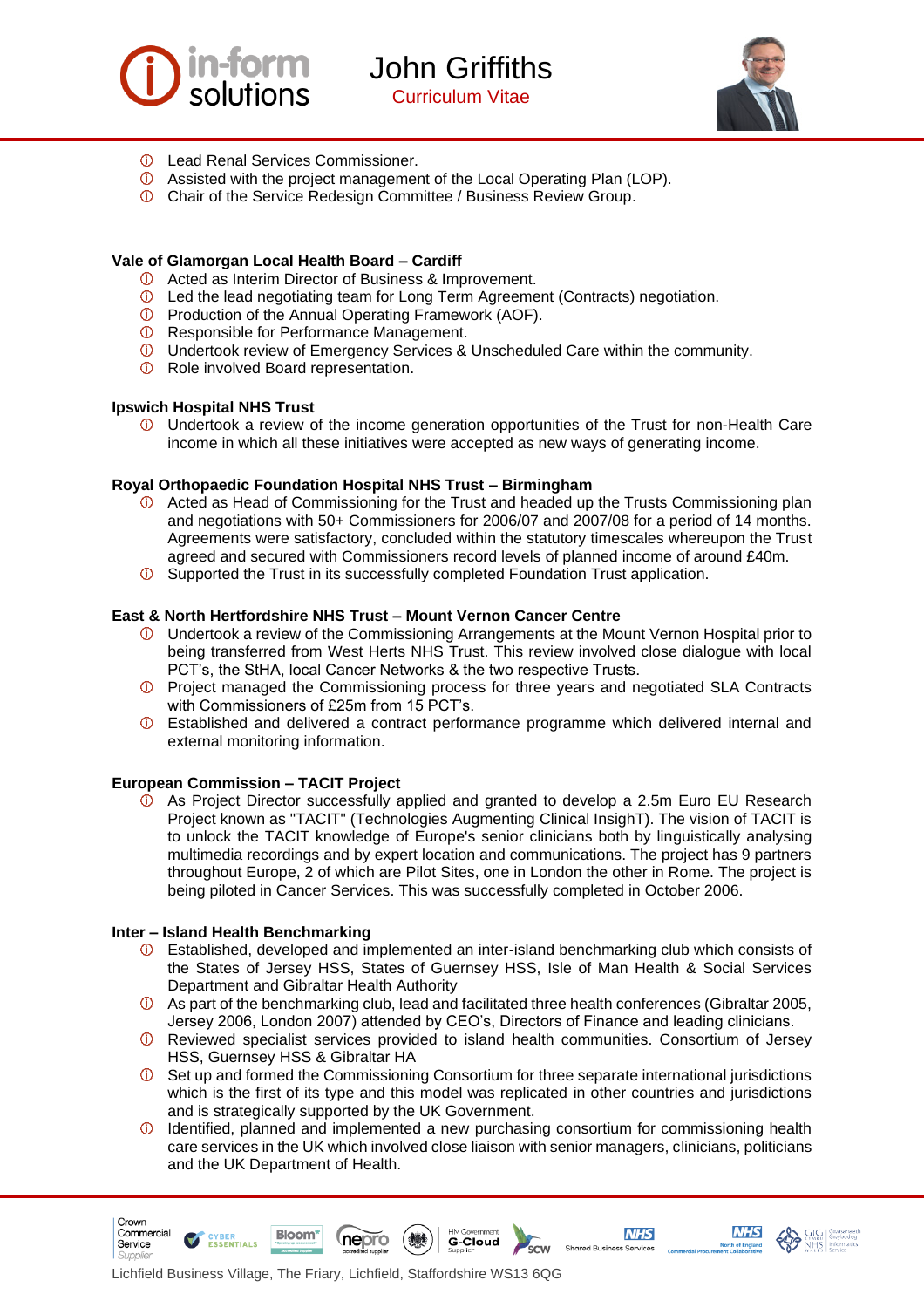



- Headed up the Commissioning process for 5 consecutive years up to and including 2007/08, which included a service reconfiguration and service changes between 21 health service providers from both NHS and non NHS organisations.
- Negotiated all Service Level Agreements & Contracts for all three jurisdictions within the Consortium to a value of over £12m.
- Established new Contract Monitoring & Performance.
- $\circled{1}$  Established and developed new improved patient pathways, services and facilities for overseas patients, relatives, visitors and clinicians.
- **D** Re-established this group in 2017.

#### **Guernsey Health & Social Services Department**

- Successfully negotiated contracts on behalf of Guernsey HSSD with UK NHS Trusts, which realised significant savings without affecting the quality of patient care. 1999 – 2007.
- Reviewed & negotiated the Reciprocal balance between Guernsey HSS & the UK DoH.
- $\circled{1}$  Successfully developed a new model for the delivery of specialised health care services to the island.
- Act as the UK representative for the Guernsey HSS with UK NHS Trusts.
- $\Phi$  Reviewed the opportunities for income generation for the island's health community.
- **1** Reviewed the costs of providing health services to visitors to the island such as those from overseas.
- Headed up and managed the change of both Renal and Cardiac Services from one Teaching Hospital to another and reviewed the service configuration.

#### **Isle of Man Health & Social Services**

- Undertook a review of the Reciprocal Health Arrangements with the United Kingdom.
- Undertaking a costing review of all costs of Overseas Visitors to the island for three years.
- Act as advisor for off island referrals and Reciprocal Health matters.

#### **Southport & Ormskirk Hospitals NHS Trust**

Undertook a review of income for the Trust including performance management, SLA's with PCT's & external organisations and other income generation initiatives.

#### **Sherwood Forest NHS Trust – Mansfield**

Assisting with the development of a new private patient wing.

#### **Jersey Opera House**

Crown Commercial

Service

 $\overline{0}$  Undertook a review of the finances and marketing of the Jersey Opera House.

#### **Eastbourne Hospital NHS Trust**

 $\overline{0}$  Undertook a review of a Financial Recovery Plan and completed a Financial Health Check.

#### **Walsall Metropolitan Borough Council**

Undertook a review of the Single Assessment Process (SAP) and the links with local NHS organisations.

#### **North Hampshire PCT – Basingstoke**

**ESSENTIALS** 

- $\circled{1}$  Supporting the newly formed PCT with the commissioning process by developing a strategic plan and negotiating Service Agreements on behalf of the PCT.
- $\overline{O}$  Reviewed the referral rates of GP practices by speciality to benchmark and monitor patient referral rates.
- Undertook a review of the Minor Injuries Unit.

**Bloom** 

- Undertook a feasibility review of a new "Walk in Centre".
- Provided finance & activity analytical support & guidance for completing the SaFF Returns.

**G-Cloud** 

.<br>scw

**NHS** 

Shared Business Services

**NHS** 



*nepro*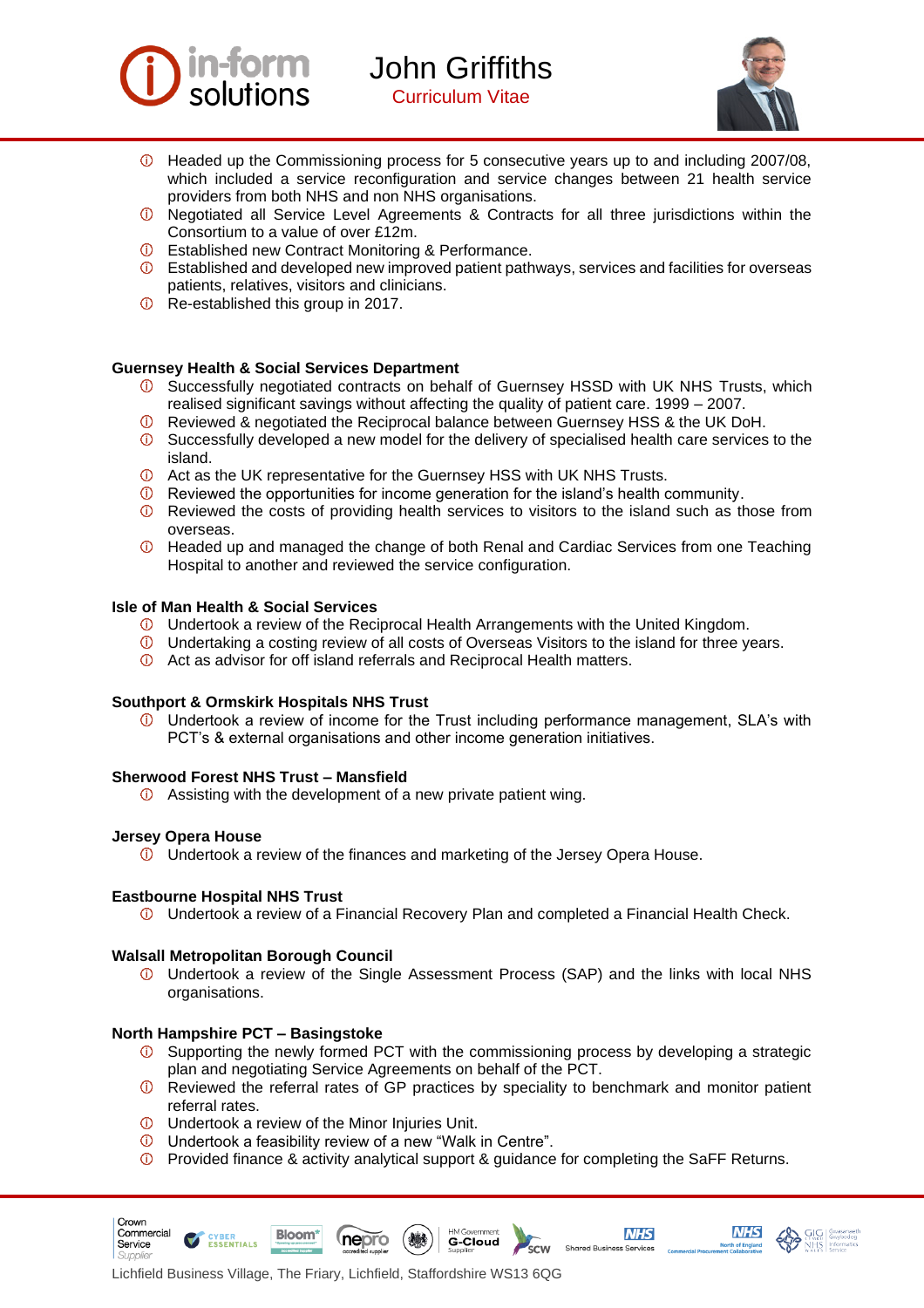



*O* Provided support, advice & procedures for the provision of Overseas Health Services to residents of North Hampshire

#### **States of Jersey Public Services Department**

- Advising the Public Services department with establishing Service Level Agreements with the local bus company.
- *O* Review of transport services across the island.
- Provided an Option Appraisal for Bus Services, which made recommendations for the way forward.
- Undertook a Scoping Review for costing and implementing the proposed transfer of services from the PS Department to the local Parishes on the island. This includes the following services including Grounds & Gardens & Estates.

#### **Good Hope Hospital NHS Trust – Sutton Coldfield**

- Assisting with the commissioning process for the hospital.
- **E** Supporting the Trust with the LDP process.
- Reviewing finance, activity & performance reporting.
- Meeting with PCT's & negotiating SLA's.

#### **States of Jersey, Guernsey, Gibraltar and the Isle of Wight**

 $\circled{1}$  Developed and successfully implemented the change in patient accommodation from a Nursing Home facility to a hotel facility with an international hotel chain for both short term and long term overseas visitors.

#### **The Kings Mill Centre for Health Care Services NHS Trust – Mansfield**

- $\mathbb O$  Undertook a review of potential income generation schemes as part of the hospitals "Prosperity" Drive". The review examined, Occupational Health Services, Training & Education, Private Patient Facilities, Mortuary & RTA Income and the Catering & Retail Development.
- Undertook a Marketing Plan Framework for the Trust.

#### **Jersey Airport**

- Undertook a review of the Concessionaire Income for the airport.
- Undertook a review of airline landing fees for the airport.
- Undertook a review of the Communications Department at the airport.

#### **States of Jersey Education**

 $\circled{1}$  Project managed a review of 16-19 student courses, identifying a costing model and to review efficient & effective ways of delivering "A" Level courses throughout the island.

#### **East Kent Health Authority**

Review of specialist services provided to East Kent HA from London, which examined current referral patterns, activity, NHS Trusts utilised and the procedures for monitoring and negotiating Service Agreements.

#### **States of Jersey Harbours**

**D** Project managed the Y2K planning & implementation.

#### **States of Jersey Treasury**

**ESSENTIALS** 

Crown Commercial

Service

Review of the internal recharge mechanisms & procedures throughout the island between departments and making recommendations.

**G-Cloud** 

.<br>scw

**NHS** 

Shared Business Services

**NHS** 

Review of unconventional finance across the island including PFI.

nepro

**Bloom**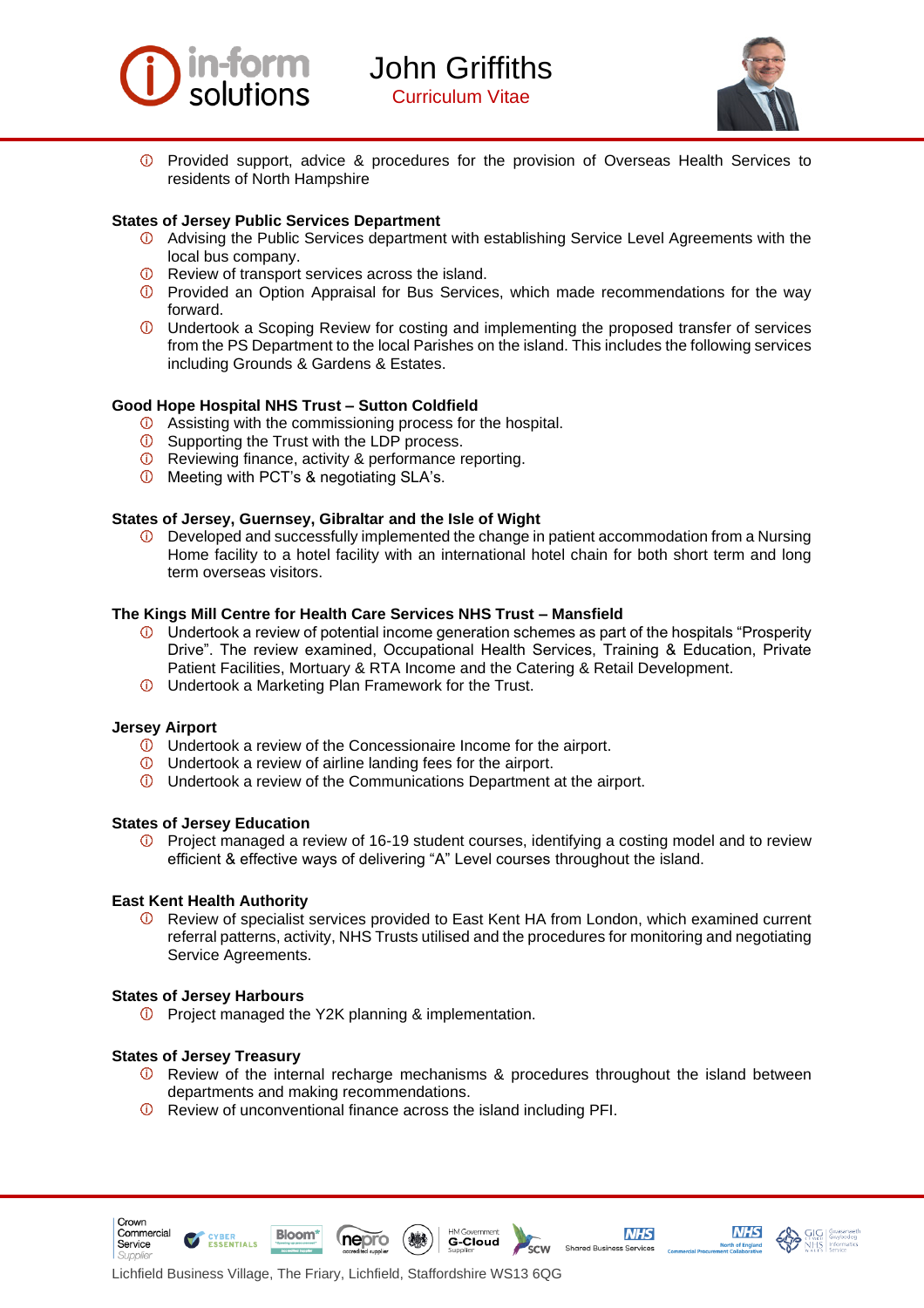



#### **The Benenden Hospital Trust (A Charitable Trust not an NHS Trust) – Kent**

Undertook a review of the Support Service functions by examining its effectiveness and efficiency.

#### **South East London Internal Audit Consortium – South London**

 $\circled{1}$  Prepared the internal audit specification and advised on the tendering process for a consortium of NHS organisations including Lambeth, Southwark & Lewisham HA, The Lewisham Hospital NHS Trust, Optimum NHS Trust and Ravensbourne NHS Trust.

#### **Glan Clwyd General Hospital NHS Trust – North Wales**

**D** Project managed and facilitated an Operational Plan for the Estates Directorate.

#### **BHB Community Health Care NHS Trust – Essex**

Assisted with the preparation of two Business Cases.

#### **Ashworth Hospital Authority – Liverpool**

- $\overline{0}$  Project managed the hospital business plan.
- Projected managed and completed the detailed Education Centre business plan which involved a large number products being provided to external organisations.
- **1** Reviewed the current organisation structure for rehabilitation services and making alternative recommendations.
- Undertook a Cash Releasing Efficiency Savings Review.

#### **South Bedfordshire Community Healthcare NHS Trust – Luton**

*O* Reviewed the costs at Fairfield Hospital Laundry.

#### **Oxford Regional Services Consortium – Oxford**

*O* Reviewed the feasibility of a management buy-out.

#### **NHS-Management Executive - Southern Outpost**

Reviewed and analysed a Business Case prepared by an NHS Trust.

#### **Bridlington and District General Hospital**

Advised and produced a Business Plan for a new Day Case Unit.

#### **Rampton Hospital Authority – Nottinghamshire**

 $\circled{1}$  Reviewed the cost improvement and income generation opportunities within all departments.

#### **Broadmoor Hospital Authority – Berkshire**

Crown Commercial

Service

A review of the cost improvement opportunities for all services.

#### **Craigavon and Banbridge Community Unit (Northern Ireland)**

Reviewed the community unit, which includes a Home Help Service for VFM.

#### **Bassetlaw Hospital and Community Services NHS Trust – Nottinghamshire**

Assisting with formulating a Business Plan for the Support Services Directorate, to include  $\circledcirc$ Estate, Hotel Services and Clinical Support Services.



**NHS** 





Lichfield Business Village, The Friary, Lichfield, Staffordshire WS13 6QG

**nepro** 

**Bloom** 

**ESSENTIALS**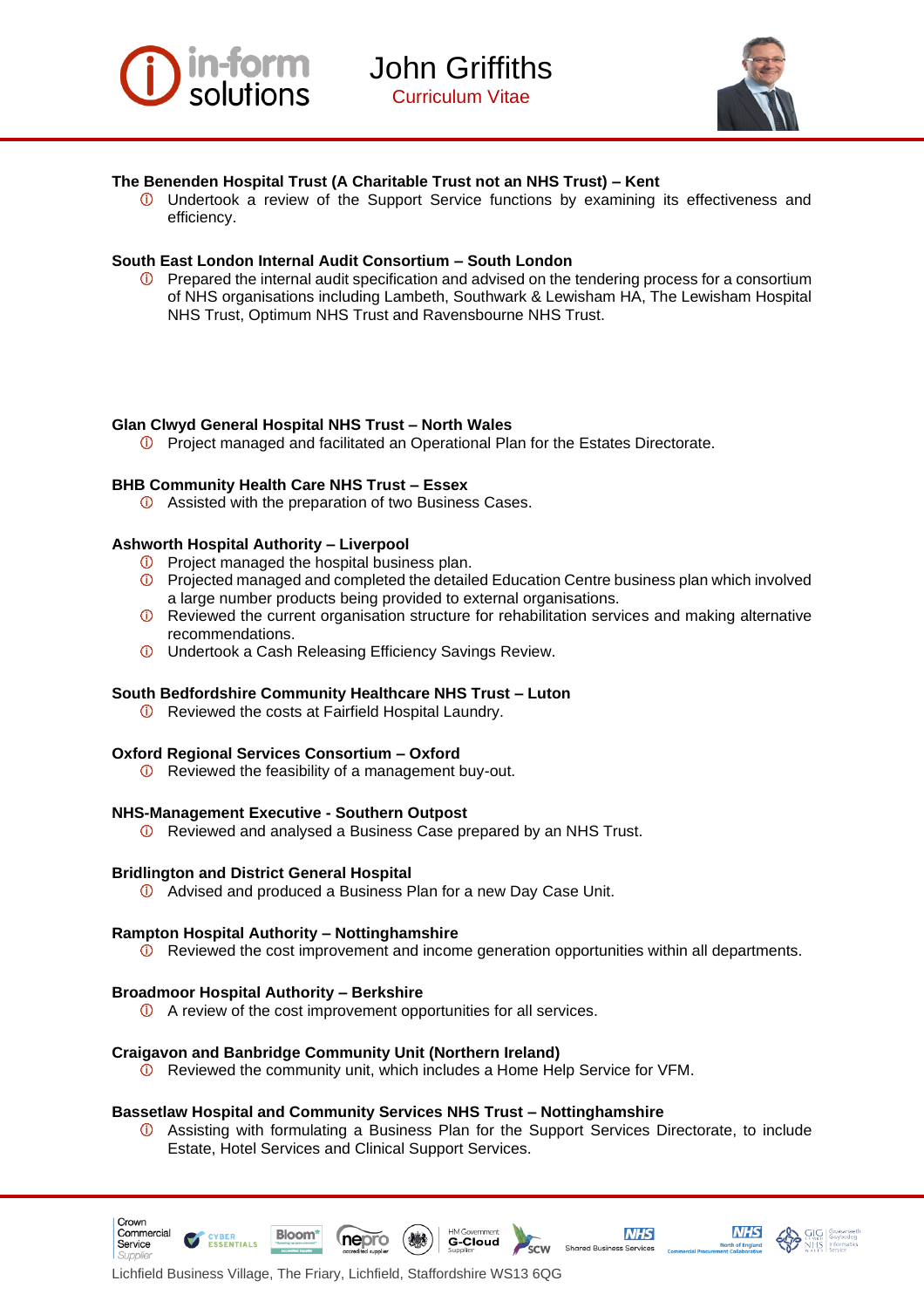



#### **Bishop Auckland General Hospital – Durham**

 $\overline{0}$  Undertook a review of cost improvement and income generation opportunities

#### **South East London Health Authority**

- Undertook a Financial Option Appraisal for the Purchasing Authority for new office accommodation, which was successfully implemented.
- Reviewed the debtors System for the Authority.
- **1** Produced an IT specification for a new financial ledger system; and
- Assisted with the implementations of a ledger system.

#### **Plymouth Health Authority**

**1** Prepared & compiled a Business Plan for the laundry and linen service.

#### **Wakefield Health Authority**

Monitoring current and identification of further cost improvement and income generation  $^{\circ}$ opportunities as part of a financial review.

#### **Leeds Western Health Authority**

 $\circled{1}$  Reviewing the financial position and potential for additional savings at Leeds General Infirmary as part of the successful Trust Application and overviewing further cost improvement opportunities throughout the Authority.

#### **Ealing Health Authority – North West London**

Monitoring the effectiveness of the current cost improvement programme.

#### **Airedale Health Authority – North Yorkshire**

Overview of further cost improvement opportunities for the Authority.

#### **Halton Health Authority – Liverpool**

Planning, developing and marketing a sponsorship programme.

#### **Hospitaller Order of St John of God – North Yorkshire**

- $\overline{0}$  Identification of a number of opportunities for a vacant hospital site;
- $\overline{0}$  Producing feasibility studies for three of the options identified above; and
- Assisting with the marketing of a private hospital within the Order.

#### **Scarborough Health Authority – North Yorkshire**

 $\circledcirc$ Investigation into the opportunities for improving value for money in specific hospital departments and the identification of income generation opportunities for Scarborough General Hospital.

#### **Berkshire County Council – Reading**

Crown Commercial

Service

Reviewing the provision and standard of services including allocation of costs and reconciliation  $\circledcirc$ of budgets for Commercial and Leisure Services.

**G-Cloud** 

.<br>scw

**NHS** 

Shared Business Services

**NHS** 

#### **London Borough of Haringey – North London**

 $\overline{10}$  Investigation into the market potential and costs for a laundry service.

#### **Mid Staffordshire Health Authority – Stafford**

**Bloom** 

**ESSENTIALS** 

Investigation into the income generation potential for a hospital laundry.

**nepro**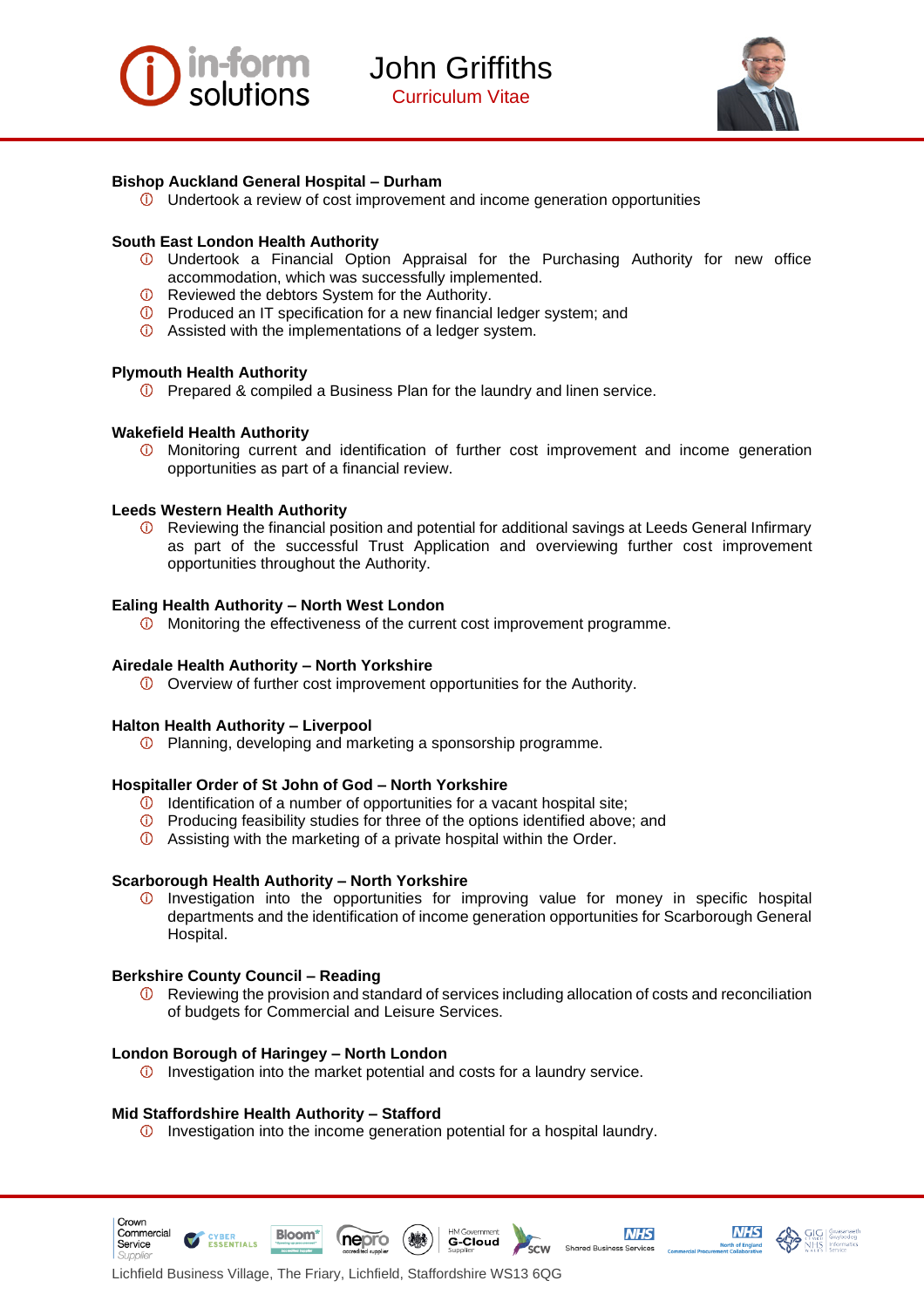



#### **Shropshire Health Authority – Telford**

 $\circled{1}$  Preparation and compilation of a business plan for the districts laundry and linen service.

#### **Homewood NHS Trust – Surrey**

Advising with the preparation of a fund-raising programme.

#### **The Grand Hotel, Birmingham**

 $\Phi$  Analysing the current marketing operations and providing a broad marketing plan.

#### **Central Merseyside Commissioning Agency – Liverpool**

**The Monitoring provider contracts on behalf of the purchaser.** 

#### **Scunthorpe Health Authority**

 $\Phi$  Identification of cost improvement opportunities and then successfully reviewed the telecommunication costs and requirements across the authority which achieved significant savings.

#### **Northampton Health Authority**

Review of the total laundry costs and demands as part of the annual contract review.

#### **Clydesdale Engineering Ltd**

Undertaking detailed market research into new market opportunities for the Company, which were later developed.

#### **Mid Glamorgan Health Authority**

 $\overline{0}$  Producing a business plan for a conference centre within the authority.

#### **Swindon Health Authority**

- Establishing and marketing and organising a staff car leasing scheme across the Authority.
- $\overline{0}$  Identification and planning various income generation schemes for the Authority.

#### **Bloomsbury Health Authority**

 $\Omega$  Identification, planning numerous income generation and cost improvement schemes across the Authority.

#### **The Midland Laundry Group – Birmingham**

- Managing a team to review the annual capital charges for an NHS laundry
- $\circledcirc$ Reviewing the feasibility for applying for NHS Trust Status and then preparing a three-year Business Plan.

#### **Commercial Clients**

Assisted a wide number of commercial clients with financial, marketing and business planning some under the DTI Enterprise Scheme.

#### **Personal Interests**

Crown

Service

Chair & Trustee for Staffordshire Citizens Advise Bureaux (2017- to date) with an "excellent" external audit, particularly Governance.





Lichfield Business Village, The Friary, Lichfield, Staffordshire WS13 6QG